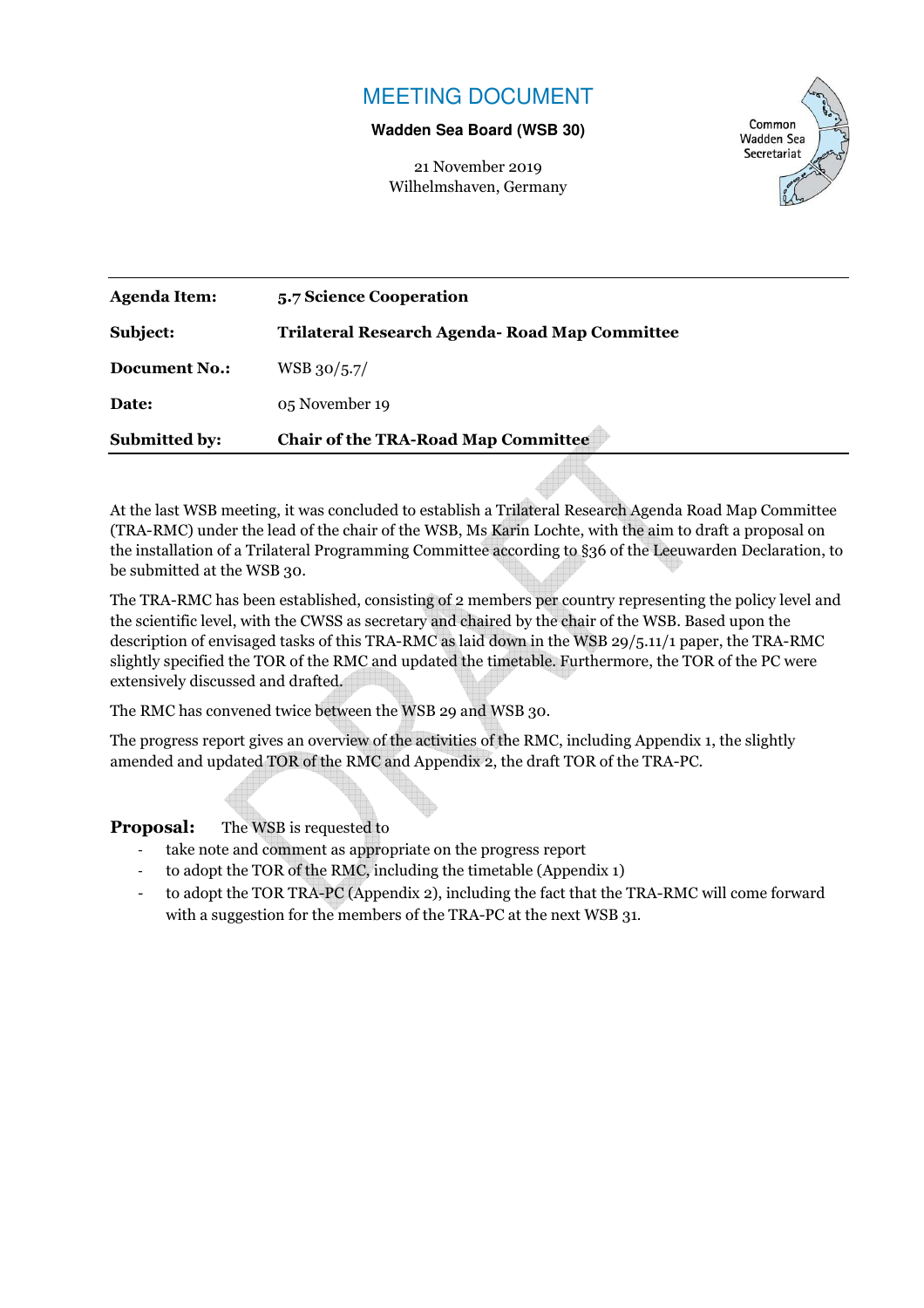#### **Background – start-up**

After the WSB 29 at Vlieland the countries nominated their representatives of the science and policy sector to the TRA-RMC during the summer period of 2019.

After the establishment of the TRA-RMC, 2 meetings were held in October 2019.

At the first meeting some background was given on the process and the position of the Trilateral Research Agenda (TRA) in relation to the Trilateral Wadden Sea Cooperation. The importance of the overarching aspects as contained in the TRA, the prioritisations paper adopted by the WSB with regard to this TRA to stress the importance of the connection to the OUV and the large amount of research which is going on in the 3 countries were discussed. The meeting agreed to adopt the TRA as such.

## **TOR – TRA-Road Map Committee**

The meeting slightly adopted (updated timetable) and agreed with the TOR Road Map Committee, see Appendix 1. It was agreed to focus on the deliverables. It was also agreed that this RMC expects to end his work at the installment of the Programming Committtee (probably mid 2020). The RMC agrees to propose to the WSB30 that it develops the first list of potential members for the TRA- Programme Committee to be submitted at the WSB31

#### **Inventory**

The members submitted a first inventory of TRA relevant research projects known to them, which are actually running and/or in the application phase in their countries. Around 35 projects were already listed and these projects were discussed to gain insight into their relation to the Outstanding Universal Values (OUV), to specify the specific theme of the TRA which is covered and to have an overview which of these projects are already operating at a trilateral scale, involving experts from the 3 countries. After pooling these projects on the basis of common themes, it will be analysed which topics are well covered and/or where gaps are obvious also with regard to the involvement of partners at the trilateral scale. The final list will serve as information basis for further discussions on potential joint topics. The Waddenacademy offers assistance to complete the trilateral inventory. This process is ongoing at the moment.

Besides the listing of projects, the RMC is also discussing whether and how certain relevant topics can be fostered by pilot projects. To this end, the research demands identified by the QSR will also be included in the analysis and prioritization of topics.

A possible approach might be to organize one or two workshops in the beginning of 2020 to come forward with pilot projects. The RMC is also considering how to connect to potential funding opportunities.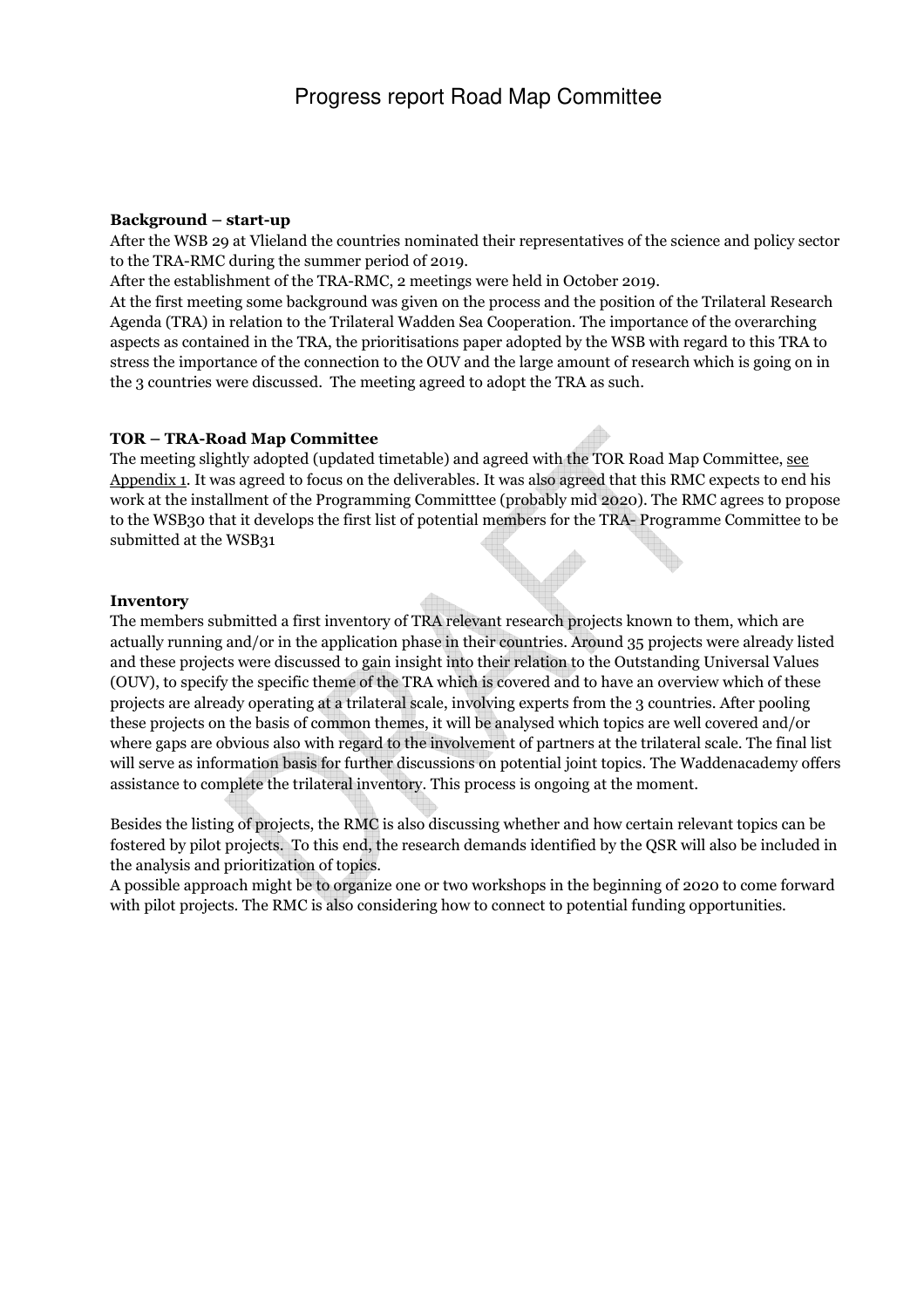#### **TOR TRA-Programme Committee**

Based upon a first proposal for a TOR for the TRA-Programme Committee drafted by Josef Stuefer NWO (Netherlands Organization for Scientific Research) who has acted as executive secretary of the TRA, the RMC concluded a draft TOR for the TRA-PC to be submitted to the WSB30 for approval. See Appendix 2.

In general, it is recommended that the WSB installs the TRA-PC and the WSB proposes the chair. After the first installment, the TRA-PC nominates the candidates, the WSB approves. The selection criteria for the scientists in the TRA-PC: expertise and network, ad personam. The selection criteria for the governmental level: ex officio

 $\triangle$ 

As stated above, the RMC is willing to come forward with suggestions for the members for the first instalment of this PC at the next WSB31.

The next meeting of the RMC is 10 December 2019 at Hamburg.

| List of TRA-RMC members. |                                      |
|--------------------------|--------------------------------------|
|                          |                                      |
| Danmark:                 | Jesper Bartholdy (science sector)    |
|                          | Henrik P Jørgensen (policy level)    |
|                          |                                      |
| Germany:                 | Christian Buschbaum (science sector) |
|                          | Peter Südbeck (policy sector)        |
|                          |                                      |
| Netherlands:             | Jouke van Dijk (science sector)      |
|                          | Peter P. Mertens (policy sector)     |
|                          |                                      |
| Chair:                   | Karin Lochte                         |
| <b>CWSS</b>              | <b>Bernard Baerends</b>              |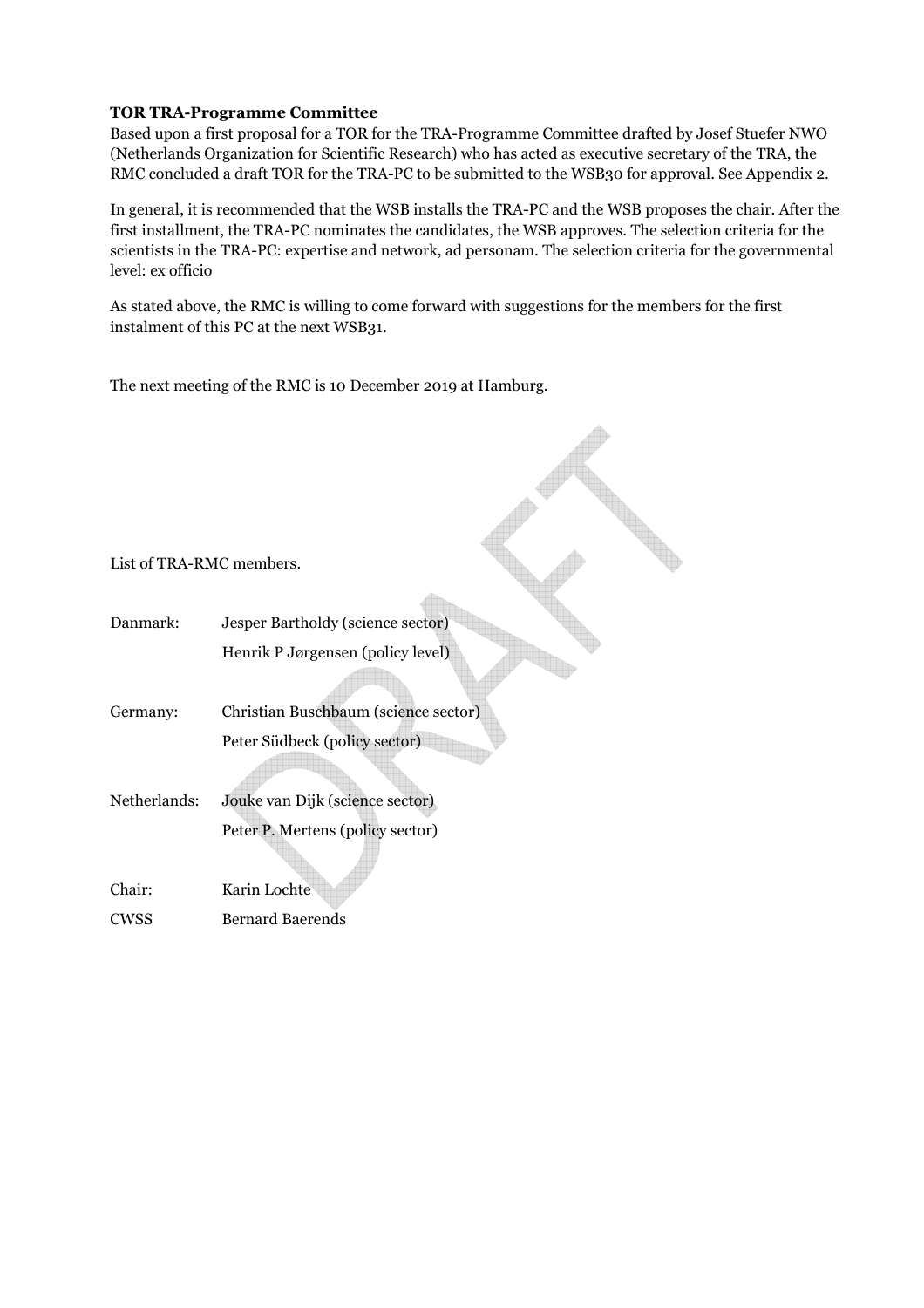## **Terms of Reference Trilateral Research Agenda - Road Map Committee**

## **Tasks of the Roadmap Group:**

-make an inventory of the projects in each state that are on the table or foreseen in the near future and fit with the TRA while taking into account the joint paper by TG-WH /TG-MM regarding the World Heritage focus,

-make a compilation of the existing funds/programs which are/ can be applied at the national level and at international level (EU, UN Ocean Decade?),

-prioritize the outcome of the compilation,

-elaborate on possible tasks and structure of a future body which has to deal with research projects.

## **Deliverables:**

- -Prioritized list of relevant major research projects
- -Prioritized list of funding opportunities (national and international)
- -Draft ToR for Programming Committee
- -Progress report for WSB 30 meeting in November 2019
- -Completed tasks ready for WSB 31 in spring 2020

## **Time Plan:**

July 2019

- nomination and establishing of Roadmap Group
- 2 representatives of each nation (1 scientist, 1 administrative), WSB Chair, 1 member of CWSS

September 2019

- compile major research projects or funding opportunities in the three nations that could be relevant for the themes in the Trilateral Research Agenda and that consider the aspects of the UN World Heritage status
- exchange draft lists (research projects and funding) from each country via e-mail prior to the first meeting

## October 2019

- first meeting in person  $4<sup>th</sup>$  October 2019
- second meeting of group (end of October)
- discuss and finalize the research compilation, identify highlights
- develop draft for Research Committee (tasks, composition, ToR)

## November 2019

- submission of progress report for WSB 30 (21<sup>st</sup> November)

#### Spring 2020

- submission of final documents for WSB 31

The TRA Roadmap Committee will end with the instalment of the TRA Programme Committee.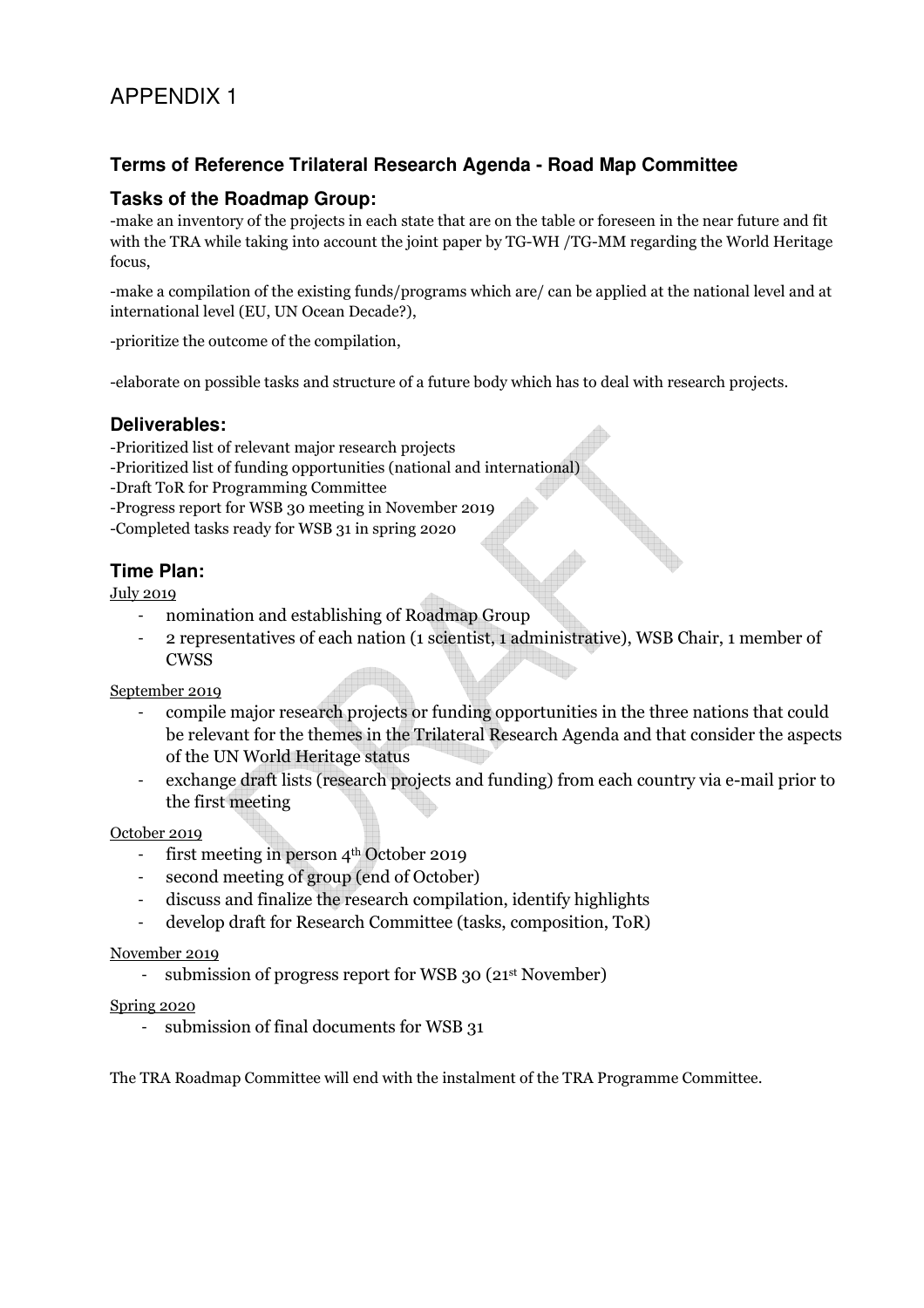# APPENDIX 2

**Programme Committee Trilateral Research Agenda (TRA) Terms of Reference** 

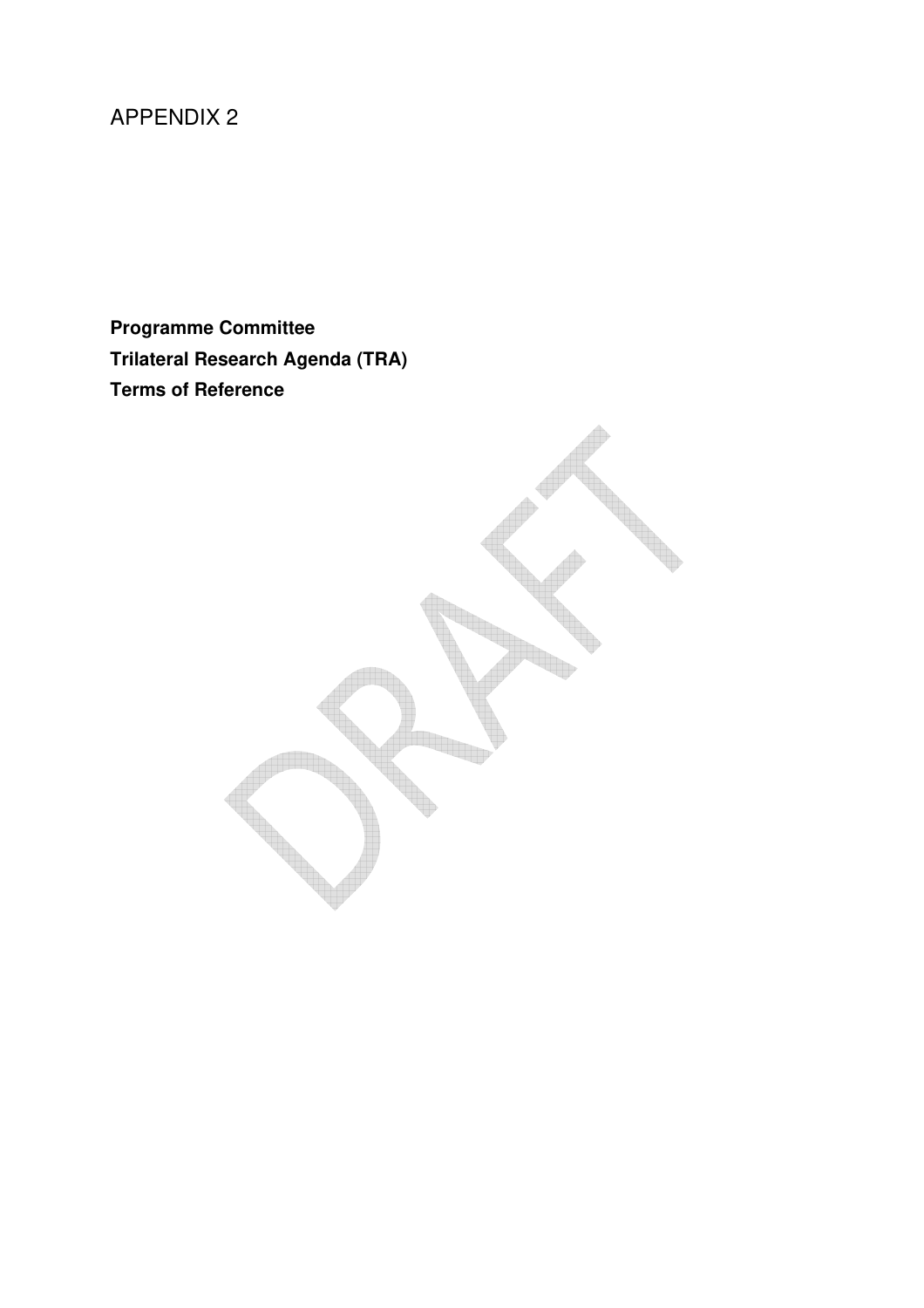#### **AUTHORS**

The first draft of this document was prepared by Josef F. Stuefer (NWO – Netherlands Organisation for Scientific Research) who has acted as executive secretary of the TRA.

## **TABLE OF CONTENTS**

|    | 3.<br>4. Responsibilities of Programme Committee Members __________________________________8<br>Responsibilities of the Programme Committee Chair 2008 8 |              |  |
|----|----------------------------------------------------------------------------------------------------------------------------------------------------------|--------------|--|
|    |                                                                                                                                                          |              |  |
| 5. |                                                                                                                                                          |              |  |
| 6. |                                                                                                                                                          | Procedures 8 |  |
|    | 6.1                                                                                                                                                      |              |  |
|    | 6.2                                                                                                                                                      |              |  |
|    | 6.3                                                                                                                                                      |              |  |
|    | 6.4                                                                                                                                                      |              |  |
|    | 6.5                                                                                                                                                      |              |  |
|    |                                                                                                                                                          |              |  |
|    | 6.6                                                                                                                                                      |              |  |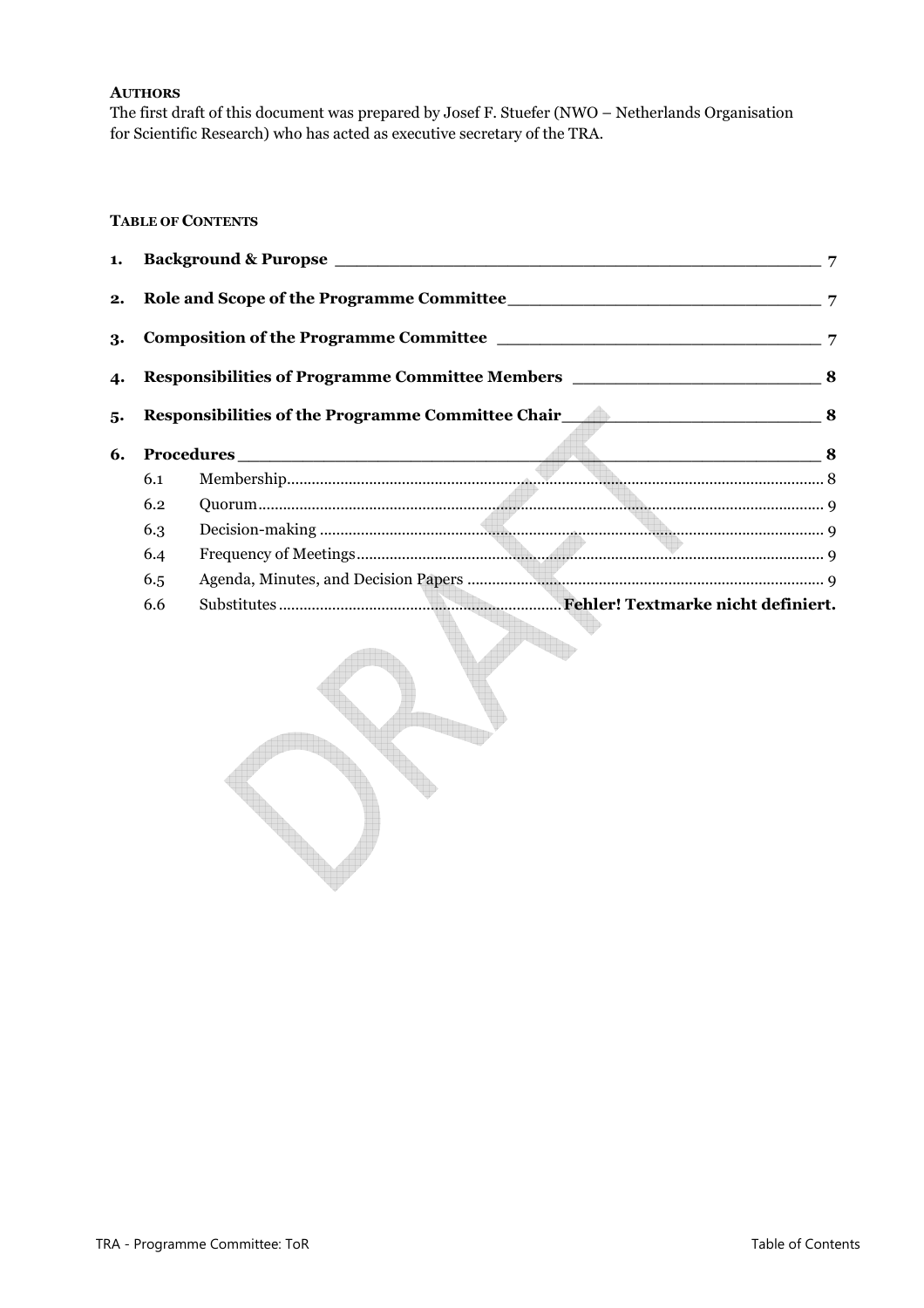## **1 BACKGROUND & PURPOSE**

The basis of the Trilateral Research Agenda (TRA) for the Wadden Sea Region originates from the governmental conferences following the Trilateral Ministers meetings in 2010 and 2014. The Trilateral Research Agenda was developed by the joint scientific community from Denmark, Germany and the Netherlands in a joint effort for identifying common future challenges and for developing and implementing comprehensive approaches to trilateral research, improving the knowledge needed for a sustainable future of the Wadden Sea Region. The Trilateral Research Agenda (TRA) applies for the whole Wadden Sea Region, with the aim to maintain natural and cultural values and to find a sustainable course for natural, societal and economic developments.

The Leeuwarden Ministerial Declaration (May 2018) instructed the Wadden Sea Board *"to continue to strengthen its cooperation with the scientific community by installing a trilateral programming committee in order to establish a joint programme on research issues relevant to the Wadden Sea World Heritage, taking into account the Trilateral Research Agenda and instruct the Wadden Sea Board to encourage the scientific community to develop a trilateral research platform and to promote pilot studies on nature restoration.*". The TRA-Programme Committee will serve as a focal point for discussions on how to implement, further develop and link the TRA to other national and international initiatives of relevance. The signing of the Memorandum Of Understanding of the Trilateral Partnership in support of the UNESCO World Heritage between the representatives of the Trilateral Wadden Sea Cooperation and the scientific community at 30th of June 2019, demonstrates and contributes to the envisaged development of the Partnership Hub the Programme Committee is connected to.

## **2 ROLE AND SCOPE OF THE PROGRAMME COMMITTEE**

The role of the Programme Committee is as follows:

- Work towards implementation of the TRA on research issues relevant to the Wadden Sea World Heritage, including to stimulate and search for funding possibilities.
- Discuss and agree on the prioritisation of TRA research lines, taking into account the suggestions submitted by the Road Map Committee and the research issues identified by the Quality Status Report.
- Provide strategic advice to the Wadden SeaBoard (WSB) with respect to the TRA.
- **Provide scientific and strategic advice to agencies implementing TRA-research programmes.**
- Monitor the progress of TRA implementation, by providing regularly reports, assessments and workshops to foster the interface between science and policy.

## **3 COMPOSITION OF THE PROGRAMME COMMITTEE**

Acknowledging to establish the programme committee installment procedure first, the composition of the Programme Committee shall adhere to the following principles:

- The Programme Committee consists of 13 members, 12 regular members and an independent chair.
- The Chair of the Programme Committee is independent and does hence not represent one country, field of policy or institution. A rotating chair, linked to the chair of the Trilateral Governmental Conferences is preferred
- The Programme Committee consists of three national delegations (Denmark, Germany, The Netherlands) of 4 members each.
- Each national delegation, consisting of 4 members, includes



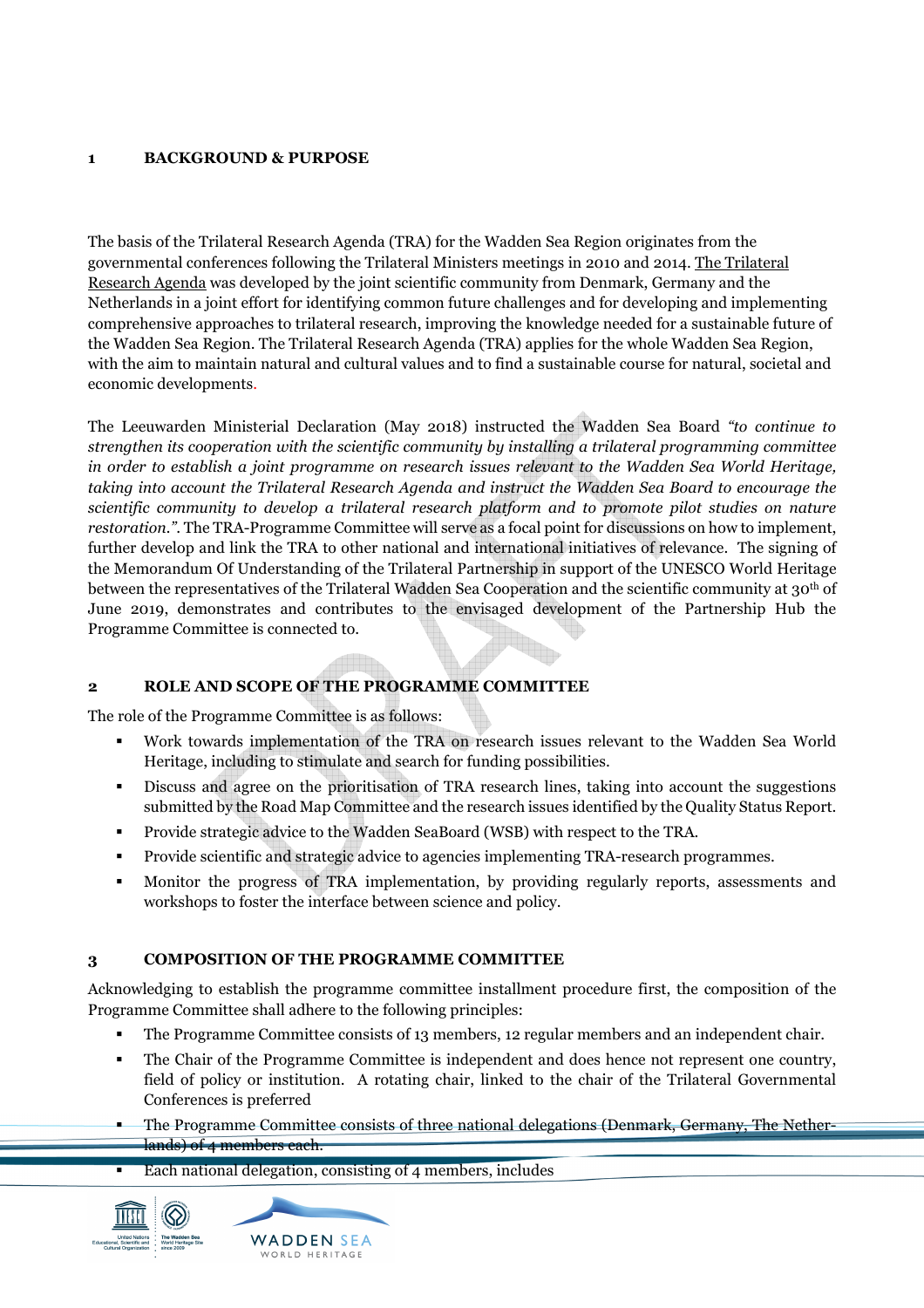- one research representative from the social sciences and humanities,
- one research scientist from the natural, incl. technical sciences,
- one policy representative from national authorities,
- one policy representative from regional authorities or regional organizations.
- The TRA-Programme committee strives to achieve gender balances.

#### **4 RESPONSIBILITIES OF PROGRAMME COMMITTEE MEMBERS**

Individual Committee members have the following responsibilities:

- Engage proactively with relevant national and international communities and stakeholders (e.g. scientific community, politics, NGO's, business) to develop informed contribution to the discussions in the Committee.
- Be visible and approachable for relevant national and international communities and stakeholders; form national contact points for the TRA.
- Actively participate in Committee meetings through attendance, discussion, and review of minutes, papers and other Committee documents.

#### **5 RESPONSIBILITIES OF THE PROGRAMME COMMITTEE CHAIR**

The Chair of the Committee is supported by a secretary of the CWSS. The CWSS ensures the connection to the WSB and its supporting groups. The responsibilities of the Committee Chair are as follows:

- Setting the agenda for each meeting.
- Ensuring that agendas and supporting materials are delivered to members in advance of meetings.
- Acting as independent chair during meetings, leading discussions, summarizing decisions and confirming the outcome of voting procedures.
- Appealing to members who discontinue participation.
- Safeguarding a well-balanced national and gender participation.

#### **6 PROCEDURES**

#### **6.1 MEMBERSHIP**

- The national representatives in the Programme Committee suggest members,after due consultation with their respective national science and policy communities, to be finally installed by the WSB.,
- Proposals for the first members for the Programme Committee will be made by the Roadmap Committee to the WSB 31 in Spring 2020.
- Members of the WSB or any associated mechanism such as WSB task forces and working groups cannot be members of the Program Committee.
- In case of absence, each member of the Program Committee may transfer his.her vote to one of their national delegates.
- To ensure continuity, the maximum membership duration in the Program Committee is 6 years (2 terms of 3 years) .
- The members of the WSB nominate the chair of the Programme Committee.
- In case of unavailability of the Chair, the Committee decides *ad-hoc* on a temporary replacement.
- The WSB installs and dismisses members of the Programme Committee, incl. its chair.